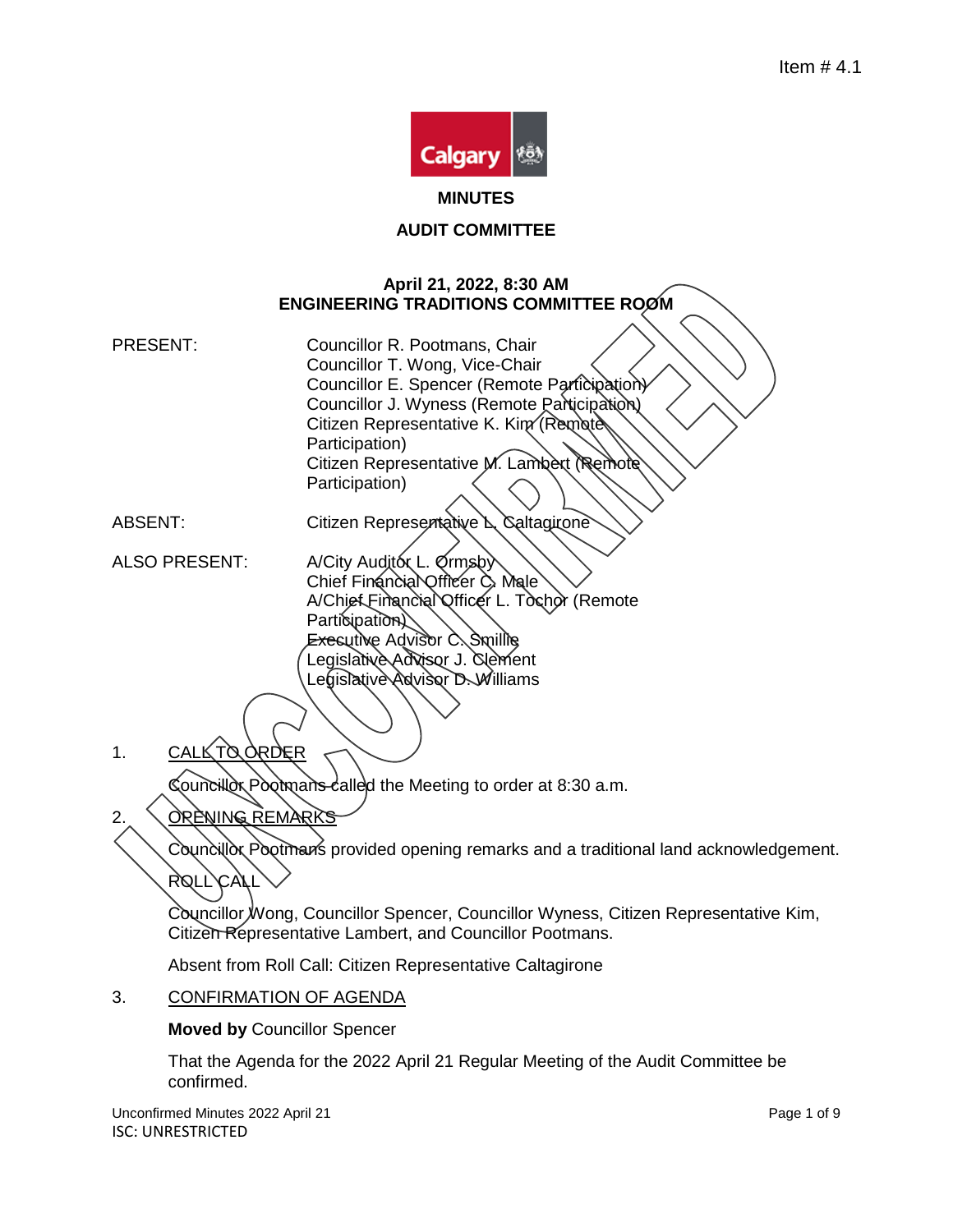**MOTION CARRIED**

# 4. CONFIRMATION OF MINUTES

4.1 Minutes of the Regular Meeting of the Audit Committee, 2022 March 10

### **Moved by** Councillor Wyness

That the Minutes of the 2022 March 10 Regular Meeting of the Audit Committee be confirmed.

- 5. CONSENT AGENDA
	- 5.1 DEFERRALS AND PROCEDURAL REQUESTS

None

6. POSTPONED REPORTS

#### None

- 7. ITEMS FROM OFFICERS, ADMINISTRATION AND COMMITTEES
	- 7.1 The City of Calgary 2021 Annual Novestment Report, AC2022-0492 **Moved by Councillor Wong**

That with respect to Report AC2022-0492, the following be approved:

That the Audit Committee recommend that Council approve The City of Calgary 2021 Annual Investment Report.

For: (6): Councillor Pootmans, Councillor Wong, Councillor Spencer, Councillor Wyness, Citizen Representative Kim, and Citizen Representative Lambert

# **MOTION CARRIED**

The City of Calgary 2021 Annual Financial Report, AC2022-0406

**Moved by** Councillor Wyness

That with respect to Report AC2022-0406, the following be approved:

That the Audit Committee:

- 1. Consider this Report in conjunction with Report AC2022-0405 "2021 External Auditor's Year-End Report";
- 2. Recommend that Council approve The City of Calgary 2021 Annual Financial Report; and
- 3. Direct that this Report and Attachments be forwarded to the 2022 April 25 Special Meeting of Council.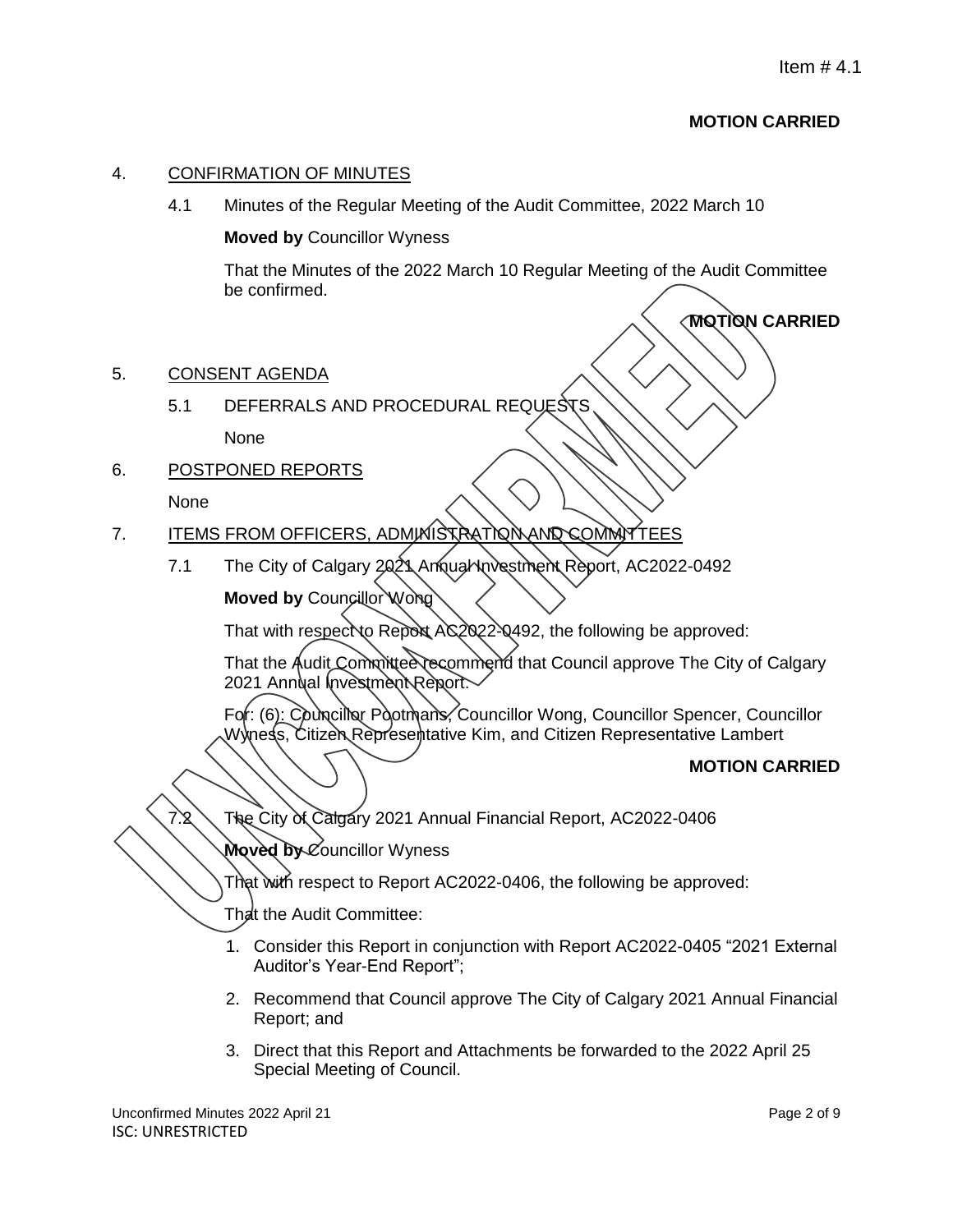For: (6): Councillor Pootmans, Councillor Wong, Councillor Spencer, Councillor Wyness, Citizen Representative Kim, and Citizen Representative Lambert

#### **MOTION CARRIED**

7.3 External Auditor 2021 Year-End Report, AC2022-0405

**Moved by** Citizen Representative Lambert

That with respect to Report AC2022-0405, the following be approved:

That the Audit Committee:

- 1. Receive this Report and Attachments for the Corporate Record and consider them in conjunction with Report AC2022-0406, The City of Calgary 2021 Annual Financial Report;
- 2. Direct that this Report and Attachments be forwarded to the 2022 April 25 Special Council Meeting;
- 3. Recommend that Council receives Report AC 2022-0405, External Auditor 2021 Year-End Report and the Attachments for information and the Corporate Record; and
- 4. Direct that Attachment 2 remain confidential pursuant to Sections 24 (Advice from officials) and  $25$  (Disclosure harmful to economic interests) of the *Freedom of Information and Protection of Privacy Act*, to be reviewed by 2027 April 21.

For: (6): Councillor Pootmans, Councillor Wong, Councillor Spencer, Councillor Wyness, Citizen Representative Kim, and Citizen Representative Lambert

#### **MOTION CARRIED**

7.4 2021 Civic Partner Audit Report, AC2022-0387

By General Consent, Committee postponed the remainder of this Item to be dealt with in Closed Meeting.

This Item was dealt with following Item 10.

People in attendance during the Closed Meeting discussions with respect to Report AC2022-0387:

Clerks: D. Williams, J. Clement, and L. Gibb. Advice: L. Ormsby, C. Male, L. Tochor, L. Kerr, K. Mustard, A. Szaflarski, M. Strang, and C. Smillie. External: E. Vervoort, I. Cvitanusic, D. Mulay, and H. Gill.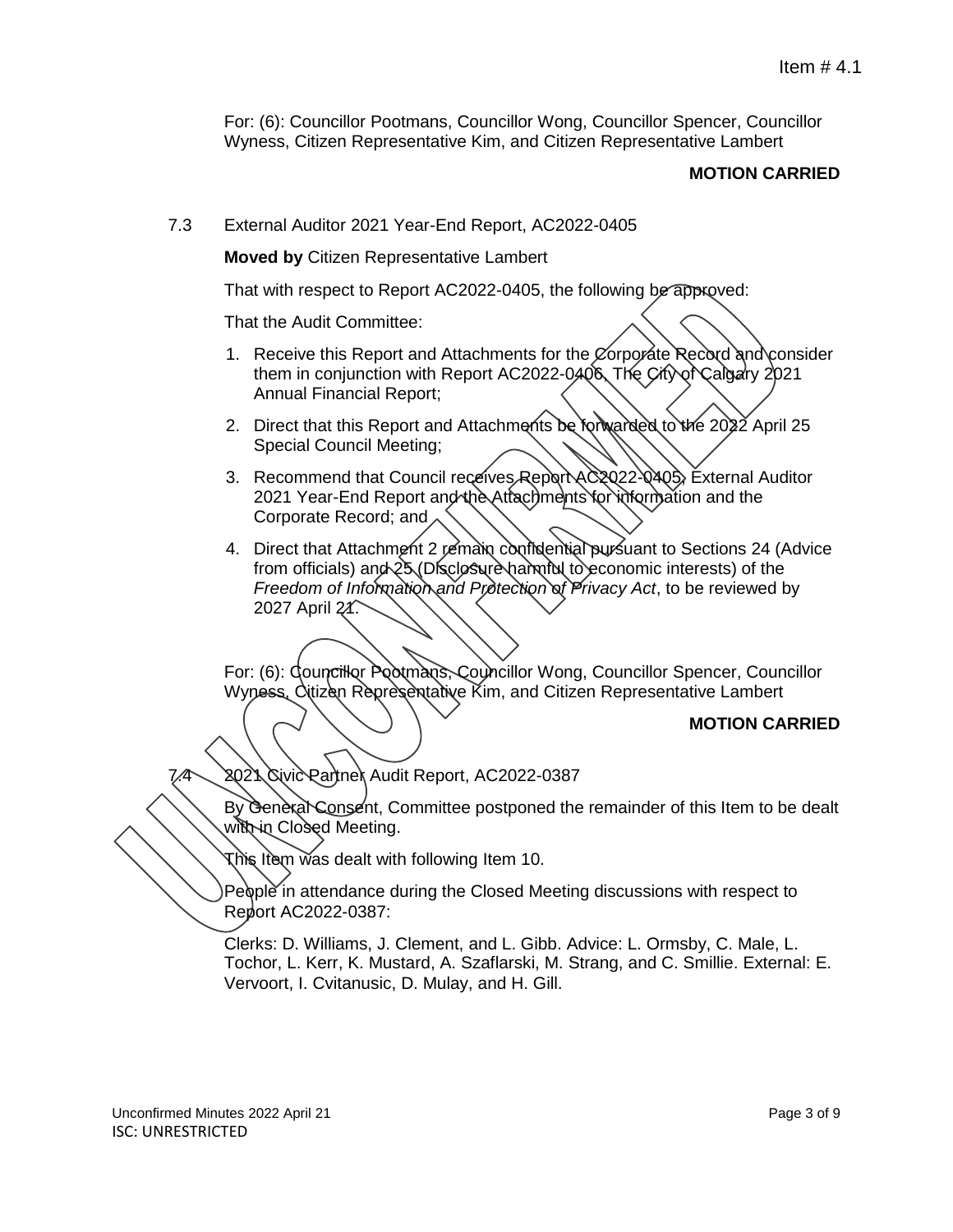# **Moved by** Councillor Wyness

That with respect to Report AC2022-0387, the following be approved: That the Audit Committee:

- 1. Recommend that Council receive this Report for the Corporate Record; and
- 2. Direct that Attachments 3, 5, 6 and the Closed Meeting discussions remain confidential pursuant to Sections 16 (Disclosure harmful to business interests of a third party), 23 (Local public body confidences), and 24 (Advice from officials) of the *Freedom of Information and Protection of Privacy Act*, to be reviewed 2026 October 22.

Committee then dealt with Item 7.6.

7.5 Transportation Infrastructure – Construction Project Audit (West 17th Avenue Main Street), AC2022-0497

**Moved by** Citizen Representative Kim

That with respect to Report AC2022-0497, the following be approved:

That the Audit Committee:

- 1. Receive this Report for the Corporate Record; and
- 2. Recommend that Council receive this Report for the Corporate Record.

For: (6): Councillor Pootmans, Councillor Wong, Councillor Spencer, Councillor Wyness, Citizen Representative Kim, and Citizen Representative Lambert

#### **MOTION CARRIED**

**MOTION CARRIED**

- 
- 7.6 City Auditor's Office 1st Quarter 2022 Report, AC2022-0513

By General Consent, Committee postponed the remainder of this Item to be dealt with in Closed Meeting.

This Item was dealt with following Item 7.4.

People in attendance during the Closed Meeting discussions with respect to Report AC2022-0513:

Clerks: D. Williams, J. Clement, and L. Gibb. Advice: C. Male, L. Tochor, L. Ormsby, B. Labrenz, A. Cohen, R. Visscher, and C. Smillie. External: E. Vervoort, I. Cvitanusic, D. Mulay, and H. Gill.

**Moved by** Citizen Representative Kim

That with respect to Report AC2022-0513, the following be approved: That the Audit Committee:

- 1. Receive this Report for the Corporate Record;
- 2. Recommend that Council receive this Report for the Corporate Record; and

Unconfirmed Minutes 2022 April 21 Page 4 of 9 ISC: UNRESTRICTED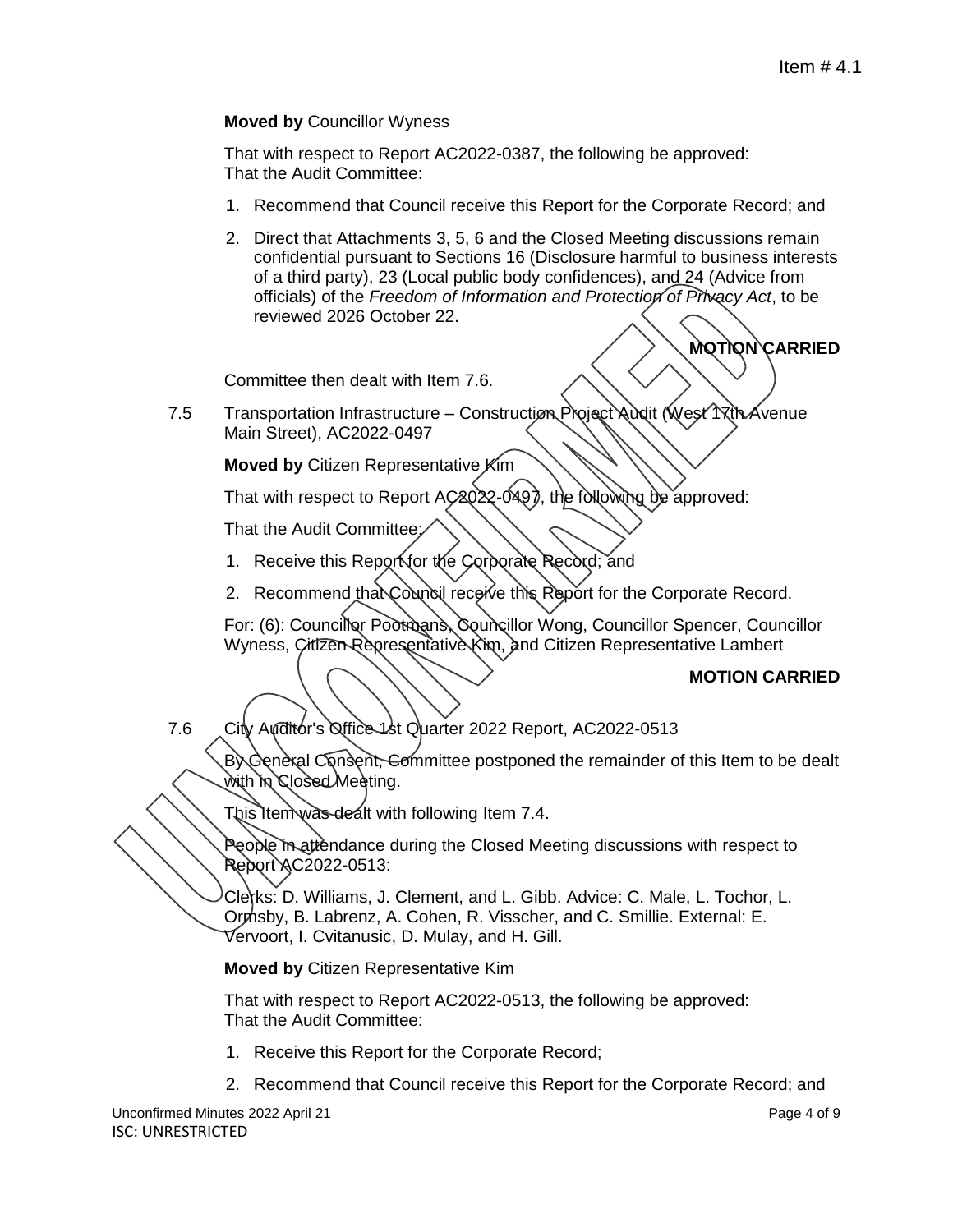3. Keep the Closed Meeting discussion confidential pursuant to Sections 24 (Advice from officials) and 25 (Disclosure harmful to economic interests) of the *Freedom of Information and Protection of Privacy Act.*

# **MOTION CARRIED**

Committee then dealt with Item 10.1.

# 8. ITEMS DIRECTLY TO COMMITTEE

8.1 REFERRED REPORTS

None

8.2 NOTICE(S) OF MOTION

None

9. URGENT BUSINESS

None

10. CONFIDENTIAL ITEMS

**Moved by** Councillor Wong

That pursuant to Sections 16 (Disclosure harmful to business interests of a third party), 19 (Confidential evaluations), 23 (Local public body confidences), 24 (Advice from officials), 25 (Disclosure harmful to economic and other interests of a public body), and 27 (Privileged information) of the *Freedom of Information and Protection of Privacy Act,* Committee now move into Closed Meeting at 11:26 a.m., in the Engineering Traditions Committee Room, to discuss confidential matters with respect to the following Items:

- 7.4 2021 Civic Partner Audit Report, AC2022-0387
- 7.6 City Auditor's Office 1st Quarter 2022 Report, AC2022-0513
- 10.1.1 External Auditor (Verbal), AC2022-0403

10.1.2 External Auditor Provision of Additional Advisory Services, AC2022-0508

10.1.3 Audit Forum (Verbal), AC2022-0402

10.1.4 City Auditor (Verbal), AC2022-0404

10.1.5 External Auditor Services, AC2022-0409

10.1.6 External Auditor Annual Renewal (Verbal), AC2022-0428

And further, that following be authorized to attend the Closed Meeting: Harman Gill, Daksha Mulay, Erica Vervoort and Ivana Cvitanusic, External Auditors (Deloitte LLP); and

That pursuant to Section 6(1) of Procedure Bylaw 35M2017, Committee suspend Section 78(2)(a) of the Procedure Bylaw to forego the lunch recess to complete the remainder of the Agenda.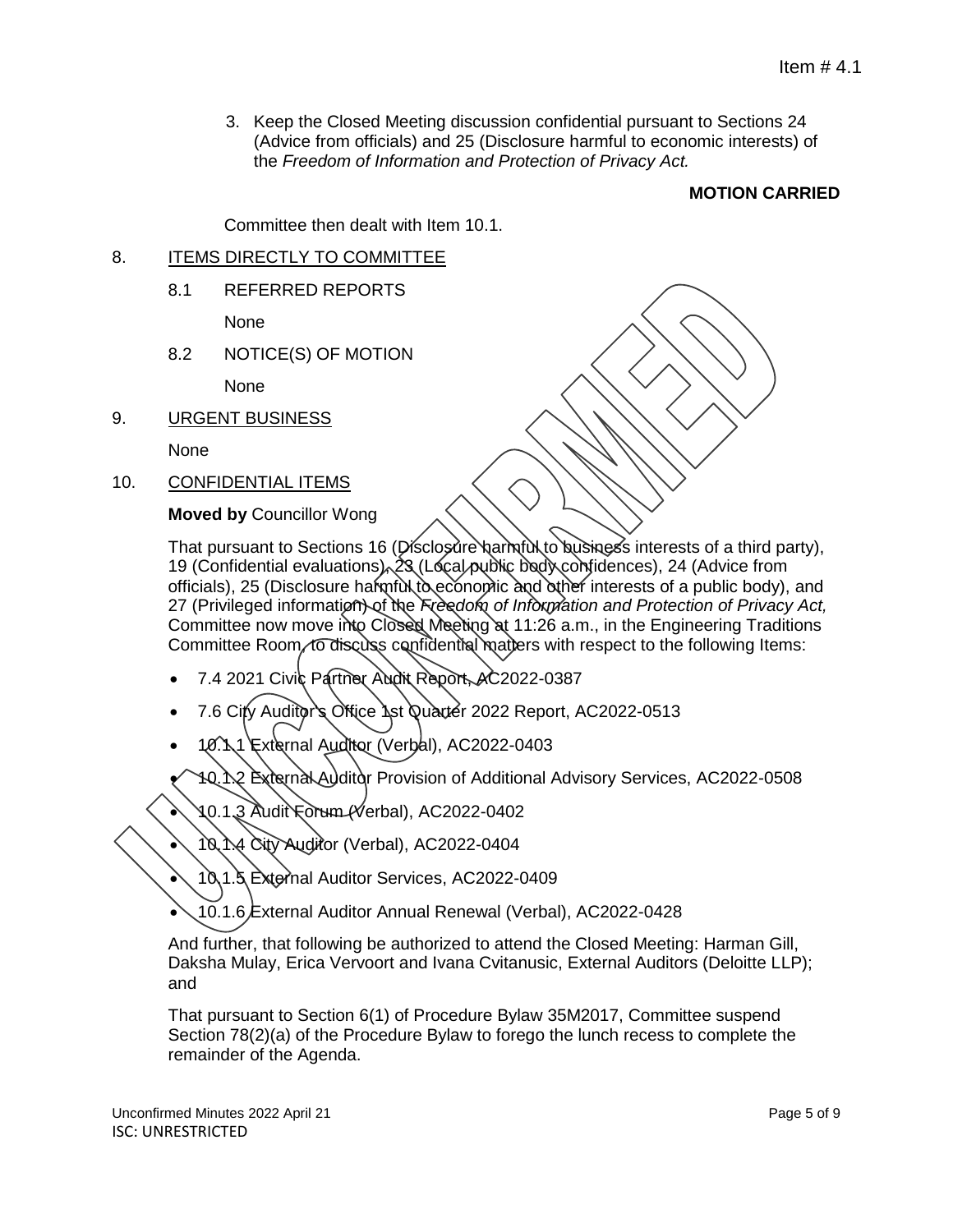# **MOTION CARRIED**

Committee reconvene in public meeting at 12:59 p.m. with Councillor Pootmans in the Chair.

ROLL CALL

Councillor Spencer, Councillor Wyness, Citizen Representative Kim, Citizen Representative Lambert, and Councillor Pootmans.

Absent for Roll Call: Councillor Wong, and Citizen Representative Caltagirone

**Moved by** Councillor Wyness

That Committee rise and report.

**MOTION CARRIED**

# 10.1 ITEMS FROM OFFICERS, ADMINISTRATION AND COMMITTEES

10.1.1 External Auditor (Verbal), AC2Q22-0403

This Item was dealt with following Item 7.6

People in attendance during the Closed Meeting discussions with respect to Verbal Report AC2022-0403:

Clerks: D. Williams, J. Clement, and L. Gibb. Advice: C. Smillie. External: E. Vervoort, D. Mulay, J. Cvitanusic, and H. Gill.

**Moved by Citizen Representative Lambert** 

That with respect to Verbal Report AC2022-0403, the following be approved:

That the Audit Committee recommend that:

1. The Closed Meeting discussions remain confidential pursuant to Sections 23 (Local public body confidences), 24 (Advice from officials), and 25 (Disclosure harmful to economic and other interests of a public body), of the *Freedom of Information and Protection of Privacy Act.* and

2. Direct that Attachment 2, to Report AC2022-0405 remain confidential pursuant to Sections 24 (Advice from officials) and 25 (Disclosure harmful to economic interests) of the *Freedom of Information and Protection of Privacy Act*, to be reviewed by 2027 April 21.

# **MOTION CARRIED**

10.1.2 External Auditor Provision of Additional Advisory Services, AC2022-0508

Unconfirmed Minutes 2022 April 21 Page 6 of 9 ISC: UNRESTRICTED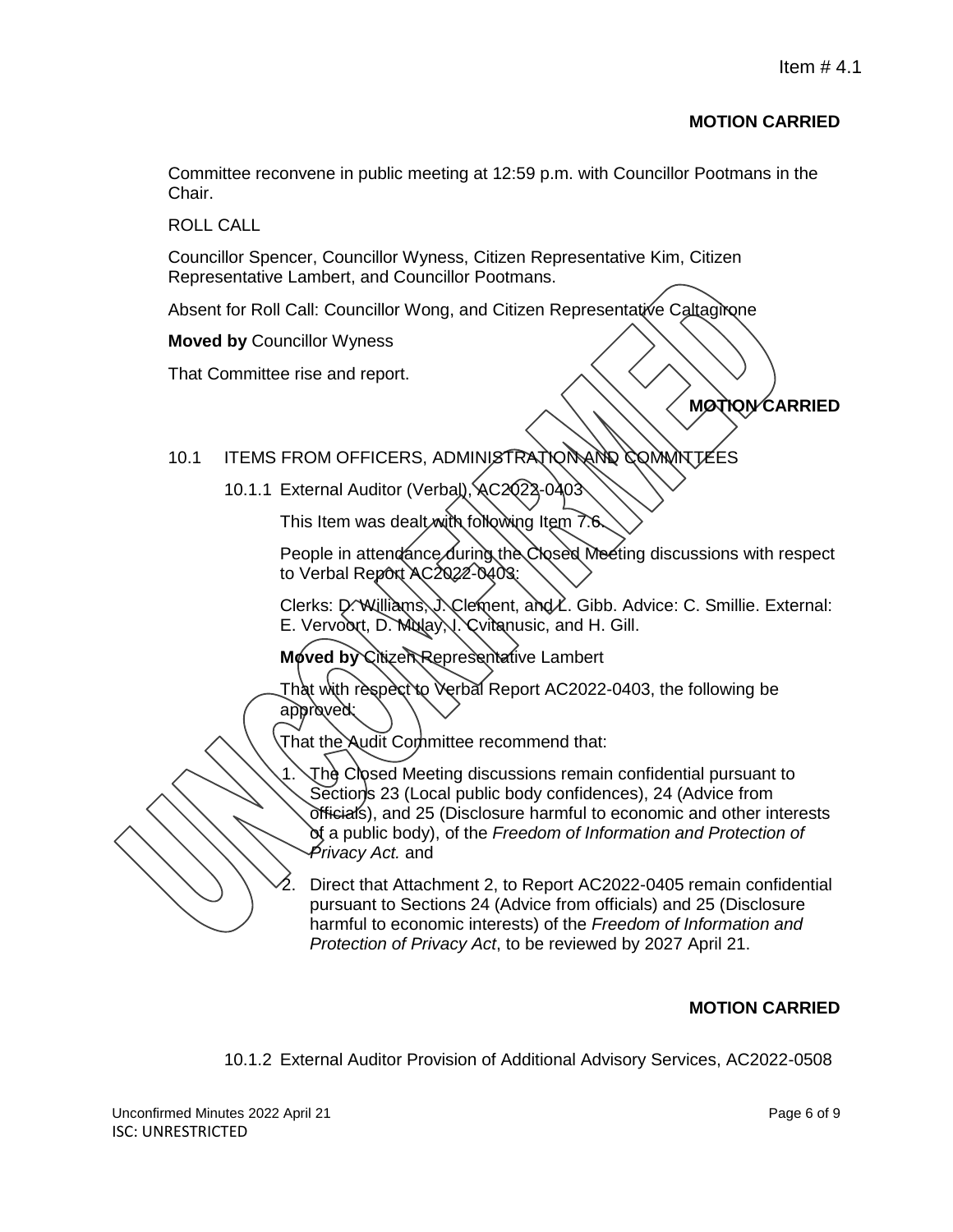People in attendance during the Closed Meeting discussions with respect to Report AC2022-0508:

Clerks: D. Williams, J. Clement, and L. Gibb. Advice: C. Smillie. External: E. Vervoort, D. Mulay, I. Cvitanusic, and H. Gill.

**Moved by** Councillor Spencer

That with respect to Report AC2022-0508, the following be approved:

That Audit Committee:

- 1. Approve the Recommendations contained in Report AC2022-0508; and
- 2. Direct that this Report, Attachment, Recommendations, and Closed Meeting discussions remain confidential pursuant to Sections 16 (Harmful to business interests of a third party) and 24 (Advice from officials) of the *Freedom of Information and Protection of Privacy Act,*  to be reviewed 2023 April 21.

# **MOTION CARRIED**

10.1.3 Audit Forum (Verbal), AC2022-0402

Administration in attendance during the Closed Meeting discussions with respect to Verbal Report AC 2022-0402.

Clerks: D. Williams, J. Clement, and L. Gibb. Advice: C. Male, G. Wiebe, N. Hiscock, and C. Smillie.

**Moved by Councillor Spencer** 

Tha়∖with respecা∖to∖Verbal Report AC2022-0402, the following be approved:

That the Audit Committee direct that the Closed Meeting discussions remain confidential pursuant to Section 24 (Advice from officials) of the *Freedom of Information and Protection of Privacy Act.*

#### **MOTION CARRIED**

10.1.4 City Auditor (Verbal), AC2022-0404

People in attendance during the Closed Meeting discussions with respect to Verbal Report AC2022-0404:

Clerks: D. Williams, J. Clement, and L. Gibb. Advice: L. Ormsby, A. Bleau, and C. Smillie.

**Moved by** Councillor Wyness

That with respect to Verbal Report AC2022-0404, the following be approved: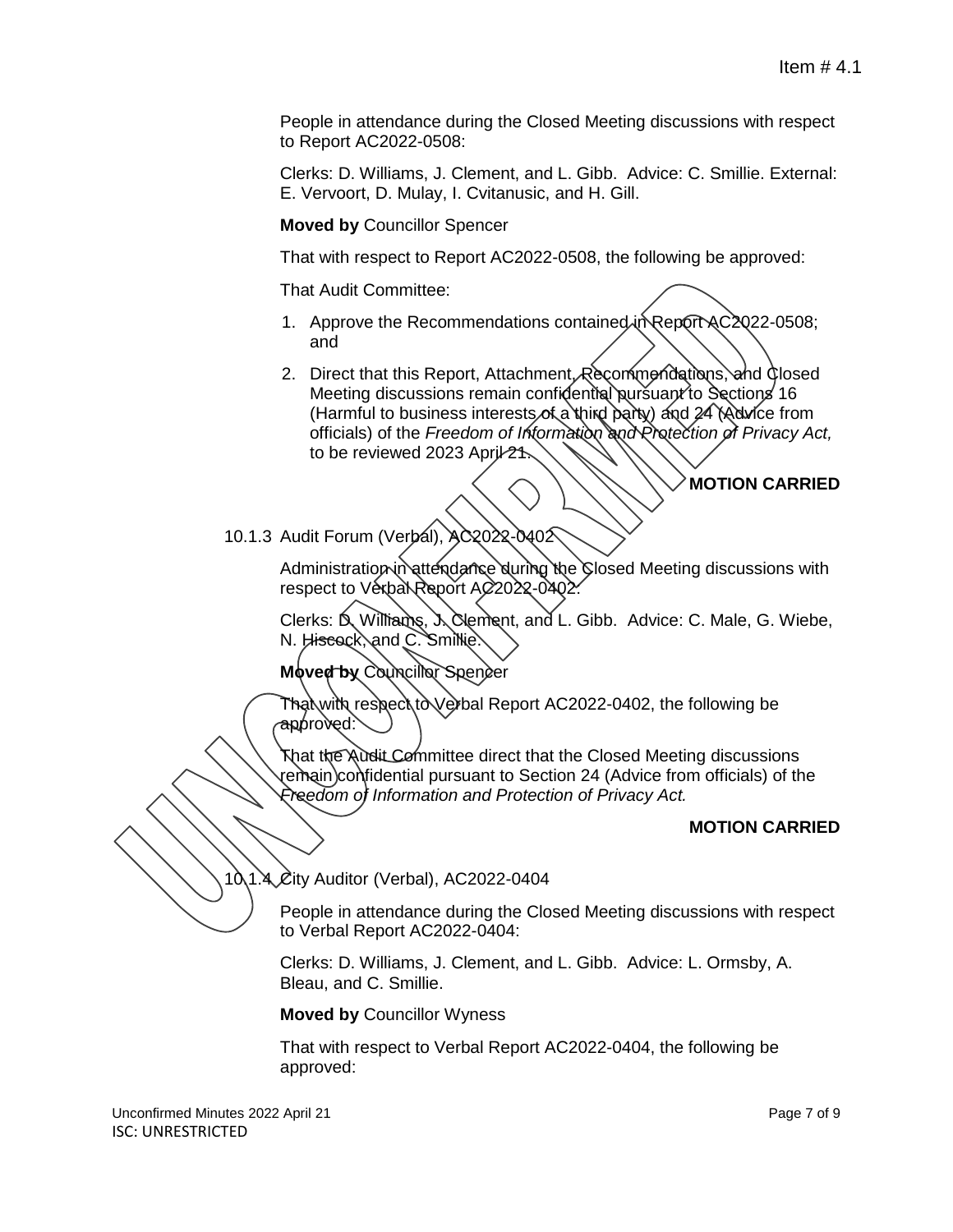That the Audit Committee direct that the Closed Meeting discussions remain confidential pursuant to Section 24 (Advice from officials) of the *Freedom of Information and Protection of Privacy Act.*

# **MOTION CARRIED**

10.1.5 External Auditor Services, AC2022-0409

Administration in attendance during the Closed Meeting discussions with respect to Report AC2022-0409:

Clerks: D. Williams, J. Clement, and L. Gibb. Advice: L. Tochor, G. Wiebe, P. Lawrence, and C. Smillie.

**Moved by** Councillor Spencer

That with respect to Report AC2022-0409, the following be approved: That Audit Committee recommend that Council:

- 1. Approve the Recommendations contained in Report AC2022-0409; and
- 2. Direct that this Report, and the Closed Meeting discussions remain confidential pursuant to Section 24 (Advice from officials), 25 (Disclosure harmful to economic and other interests of a public body) and 27 (Privileged information) of the *Freedom of Information and Protection of Privacy Act.*

#### **MOTION CARRIED**

10.1.6 External Auditor Annual Renewal (Verbal), AC2022-0428

Administration in attendance during the Closed Meeting discussions with respect to Verbal Report AC2022-0428:

Clerks: D. Williams, J. Clement, and L. Gibb. Advice: C. Smillie.

**Moved by** Citizen Representative Lambert

That with respect to Verbal Report AC2022-0428, the following be approved:

That the Audit Committee:

- 1. Approve the annual renewal of the External Auditor's contract with the City of Calgary, effective 2022 May 1; and
- 2. Direct that the Closed Meeting discussions remain confidential pursuant to Sections 19 (Confidential evaluations) and 24 (Advice from officials) of the *Freedom of Information and Protection of Privacy Act.*